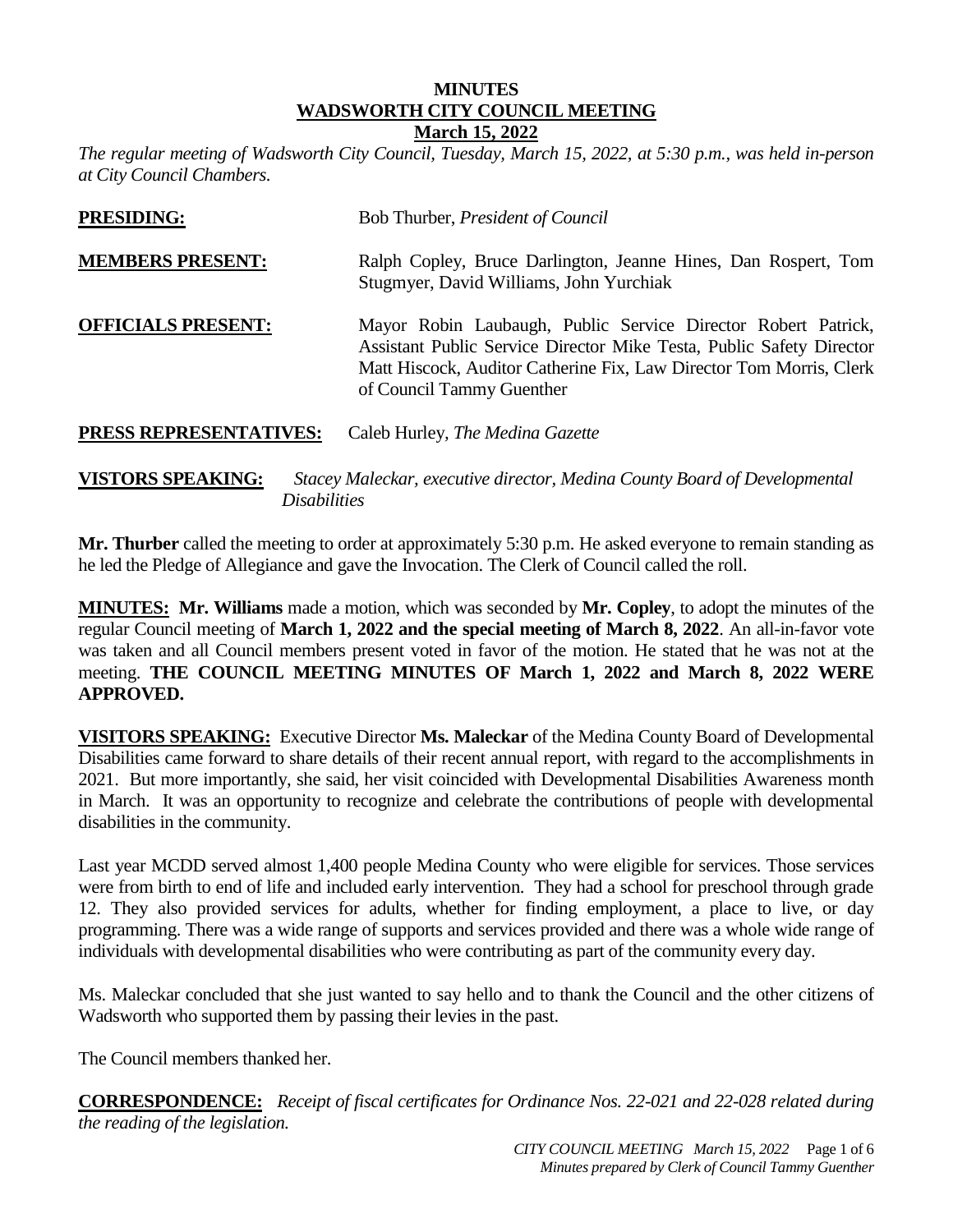#### *LEGISLATION***:**

*The following legislation was read for the first time and acted upon as follows:*

**ORDINANCE NO. 22-020 (1 st RDG.): AN ORDINANCE TO MAKE A SUPPLEMENTAL APPROPRIATION OF \$60,855.00 IN THE 440 ECONOMIC DEVELOPMENT FUND FOR PURPOSES OTHER THAN PERSONAL SERVICES FOR THE FISCAL YEAR ENDING DECEMBER 31, 2022** 

- Sponsored by Council Member Thomas Stugmyer
- Forwarded by Economic Development & Planning Committee March 14, 2022

Mr. Stugmyer said that \$10,855 was the remainder for the first part the façade grant from last year and the other \$50,000 was from the rear façade grant from last year, carrying over to this year and to transfer into the 2022 budget, which was what the ordinance was for. Mr. Stugmyer made a motion, which was seconded by Mr. Williams, to suspend the three reading rule on Ordinance No. 22-020. A roll call vote was taken. Ayes: Hines, Rospert, Yurchiak, Darlington, Copley, Stugmyer, Williams. Nays: none. Mr. Stugmyer called the question. Mr. Thurber called for a vote. A roll call vote was taken. Ayes: Rospert, Yurchiak, Darlington, Copley, Stugmyer, Williams, Hines. Nays: none. **Ordinance No. 22-020 declared to have been adopted March 15, 2022.**

### **ORDINANCE NO. 22-021 (1st RDG.): AN ORDINANCE TO AUTHORIZE THE DRAWING OF A WARRANT IN AN AMOUNT NOT TO EXCEED \$10,597.85 FOR THE PAYMENT OF THE AMOUNT DUE UPON A CONTRACT WITH THE WADSWORTH CITY SCHOOLS AND TO DECLARE AN EMERGENCY**

- Sponsored by Council Member Thomas Stugmyer
- Forwarded by Economic Development & Planning Committee March 14, 2022

Prior to reading the ordinance, the Clerk reported a fiscal officer's certificate from the City Auditor that corresponded to Ordinance No. 22-021 to verify funds for payment as listed in the legislation.

Mr. Stugmyer said the ordinance had been discussed earlier. The warrant was issued to cover a past due amount. He made a motion, which was seconded by Mr. Yurchiak, to suspend the three reading rule on Ordinance No. 22-021. A roll call vote was taken. Ayes: Yurchiak, Darlington, Copley, Stugmyer, Williams, Hines, Rospert. Nays: none. Mr. Stugmyer called the question. Mr. Thurber called for a vote. A roll call vote was taken. Ayes: Darlington, Copley, Stugmyer, Williams, Hines, Rospert, Yurchiak. Nays: none. **Ordinance No. 22-021 declared to have been adopted March 15, 2022.**

#### **ORDINANCE NO. 22-022 (1st RDG.): AN ORDINANCE TO CHANGE THE ZONING DISTRICT CLASSIFICATION OF CITY LOT 6463 FROM THE C-5 COMMERCIAL DISTRICT TO THE R-3 RESIDENTIAL DISTRICT**

*Without Council Objection, Public Hearing was set for April 19, 2022, at 5:30 p.m.*

- Sponsored by Council Member Thomas Stugmyer
- Forwarded by Economic Development & Planning Committee March 14, 2022

Mr. Stugmyer made a motion, which was seconded by Mr. Darlington, to place Ordinance No. 22-022 on second reading. An all in favor vote was taken and all Council members present voted in favor of the motion. **Ordinance No. 20-022 advanced to second reading for the meeting of April 5, 2022.**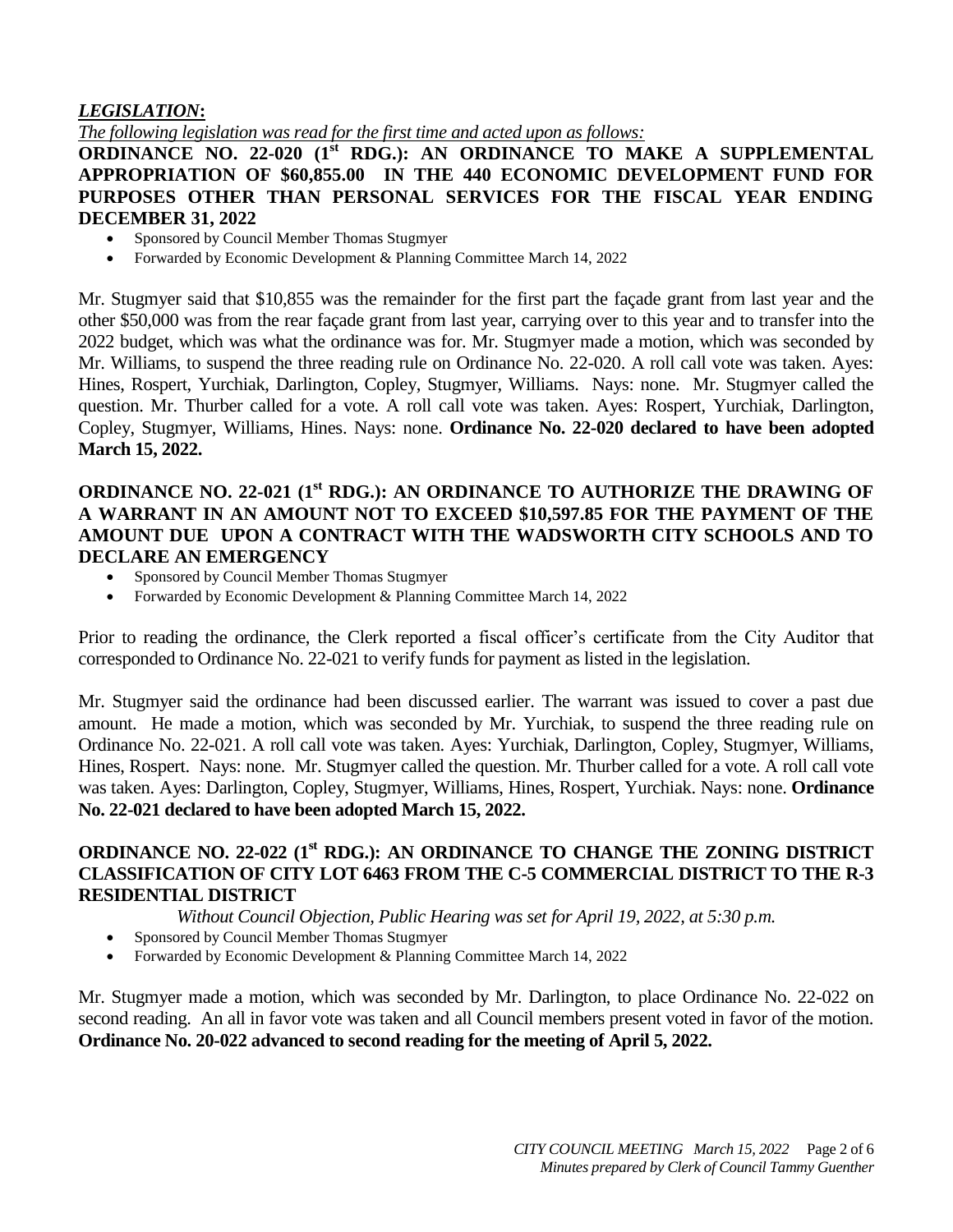#### **RESOLUTION NO. 22-03 (1st RDG.): A RESOLUTION TO ACCEPT THE RECOMMENDATIONS OF THE TAX INCENTIVE REVIEW COUNCIL FOR 2022 AND DECLARING AN EMERGENCY**

- Sponsored by Council Member Thomas Stugmyer
- Forwarded by Economic Development & Planning Committee March 14, 2022

Mr. Stugmyer said the resolution was discussed yesterday, with a presentation by Kathy Breitenbucher. It was a review of the tax incentives from 2021 to make sure that all of the companies met the criteria. The report would have to be delivered to the state by the end of March. Mr. Stugmyer made a motion, which was seconded by Mr. Williams, to suspend the three reading rule on Resolution No. 22-03. A roll call vote was taken. Ayes: Copley, Stugmyer, Williams, Hines, Rospert, Yurchiak, Darlington. Nays: none. Mr. Stugmyer called the question. Mr. Thurber called for a vote. A roll call vote was taken. Ayes: Stugmyer, Williams, Hines, Rospert, Yurchiak, Darlington, Copley. Nays: none. **Resolution No. 22-03 declared to have been adopted March 15, 2022.**

#### **RESOLUTION NO. 22-04 (1 st RDG.): A RESOLUTION DECLARING THE NECESSITY OF REPAIRING, REPLACING OR CONSTRUCTING CERTAIN SIDEWALKS IN THE CITY OF WADSWORTH, REQUIRING THAT ABUTTING PROPERTY OWNERS REPAIR, REPLACE OR CONSTRUCT SAME AND DECLARING AN EMERGENCY**

- Sponsored by Council Member David Williams
- Discussed by Public Ways Committee March 14, 2022

Mr. Williams made a motion, which was seconded by Mr. Copley, to place Resolution No. 22-04 on second reading. An all in favor vote was taken and all Council members present voted in favor of the motion. **Resolution No. 20-04 advanced to second reading for the meeting of April 5, 2022.**

#### **ORDINANCE NO. 22-023 (1st RDG.): AN ORDINANCE AUTHORIZING THE DIRECTOR OF PUBLIC SERVICE TO PURCHASE A NEW CATERPILLAR MODEL 926M WHEEL LOADER WITH ALL STANDARD EQUIPMENT PLUS ADDITIONAL SPECIFICATIONS FROM OHIO CAT THROUGH PARTICIPATION IN A SOURCEWELL, FORMERLY NATIONAL JOINT POWER ALLIANCE (NJPA), CONTRACT AND DECLARING AN EMERGENCY**

- Sponsored by Council Member David Williams
- Forwarded by Public Ways Committee March 14, 2022

Mr. Williams said the legislation had been discussed in Public Ways and was in the budget. Due to inflationary times and if they could get the order placed before the end of the month, the City could save approximately \$32,000. With that reason, he made a motion, which was seconded by Mr. Copley, to suspend the three reading rule on Ordinance No. 22-023. A roll call vote was taken. Ayes: Williams, Hines, Rospert, Yurchiak, Darlington, Copley, Stugmyer. Nays: none. Mr. Williams called the question. Mr. Thurber called for a vote. A roll call vote was taken. Ayes: Hines, Rospert, Yurchiak, Darlington, Copley, Stugmyer, Williams. Nays: none. **Ordinance No. 22-023 declared to have been adopted March 15, 2022.**

#### **ORDINANCE NO. 22-024 (1st RDG.): AN ORDINANCE AUTHORIZING THE DIRECTOR OF PUBLIC SERVICE TO PURCHASE A FIRST RESPONSE AND DIRECTCAST UNIT FROM HENDERSON PRODUCTS, INC. THROUGH PARTICIPATION IN A SOURCEWELL, FORMERLY NATIONAL JOINT POWER ALLIANCE (NJPA), CONTRACT AND DECLARING AN EMERGENCY**

- Sponsored by Council Member David Williams
- Forwarded by Public Ways Committee March 14, 2022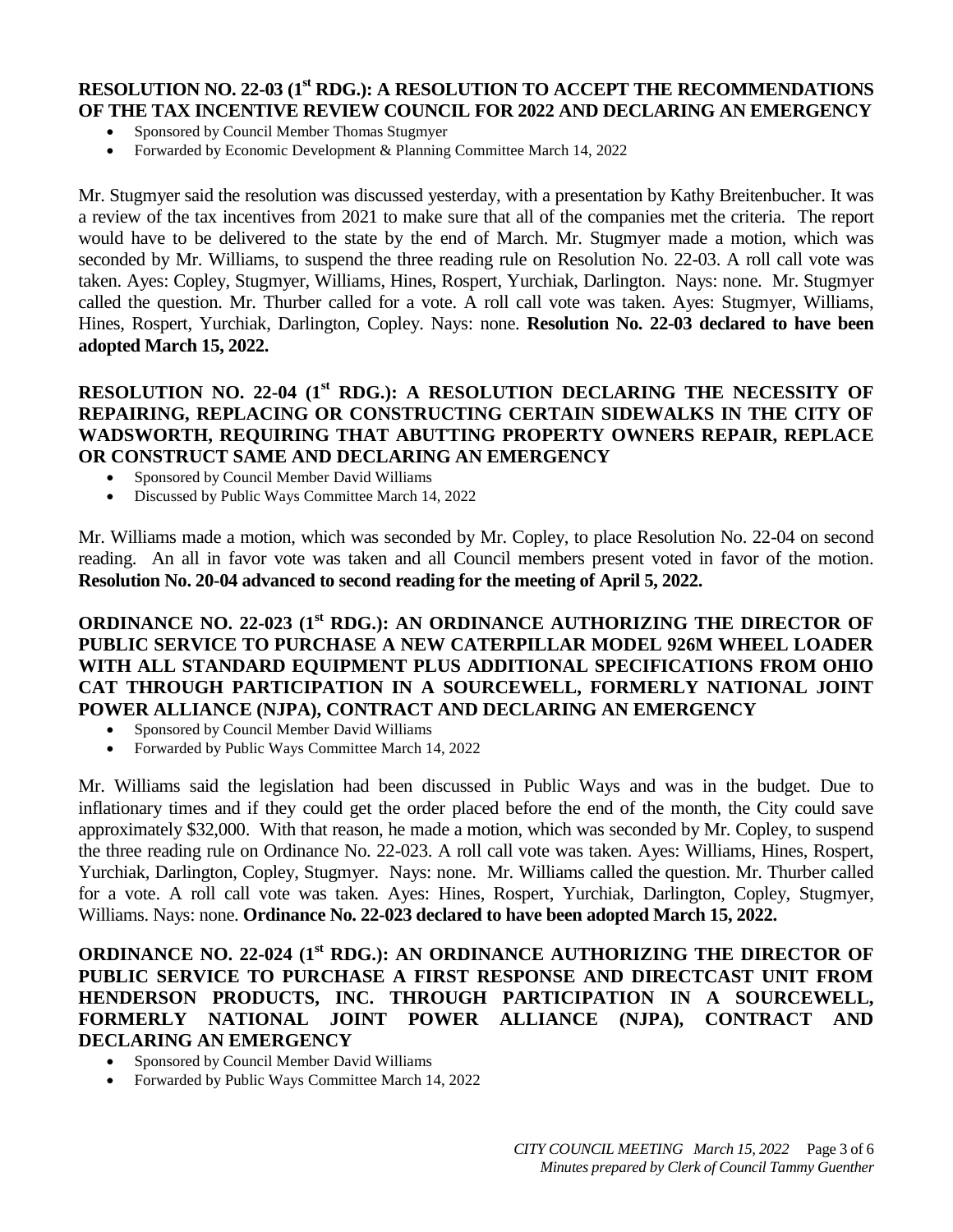Mr. Williams said the equipment had been budgeted, but there was not time constraint. He made a motion, which was seconded by Mr. Copley, to place Ordinance No. 22-024 on second reading. An all in favor vote was taken and all Council members present voted in favor of the motion. **Ordinance No. 20-024 advanced to second reading for the meeting of April 5, 2022.**

**ORDINANCE NO. 22-025 (1st RDG.): AN ORDINANCE AUTHORIZING THE DIRECTOR OF PUBLIC SERVICE TO NEGOTIATE AND ENTER INTO AN AGREEMENT FOR PROFESSIONAL ENGINEERING SERVICES FOR THE DESIGN OF THE RAINBOW AND MILL STREET CULVERT REPLACEMENT PROJECT AND DECLARING AN EMERGENCY** 

- Sponsored by Council Member David Williams
- Forwarded by Public Ways Committee March 14, 2022

Mr. Williams said the equipment had been budgeted, but there was not time constraint. He made a motion, which was seconded by Mr. Copley, to place Ordinance No. 22-025 on second reading. An all in favor vote was taken and all Council members present voted in favor of the motion. **Ordinance No. 20-025 advanced to second reading for the meeting of April 5, 2022.**

#### **ORDINANCE NO. 22-026 (1st RDG.): AN ORDINANCE AUTHORIZING THE MAYOR TO ENTER INTO A COMPENSATION AGREEMENT WITH THE WADSWORTH CITY SCHOOL DISTRICT AND ECS TUNING, LLC AND DECLARING AN EMERGENCY**

- Sponsored by Council Member Thomas Stugmyer
- Discussed by Economic Development & Planning Committee March 14, 2022

Mr. Stugmyer explained that the ordinance went along with Ordinance No. 22-015 and 22-017. It was the agreement with the schools for the dollar amounts specified in the other two ordinances. Mr. Stugmyer made a motion, which was seconded by Mr. Darlington, to suspend the three reading rule on Ordinance No. 22-026. A roll call vote was taken. Ayes: Rospert, Yurchiak, Darlington, Copley, Stugmyer, Williams, Hines. Nays: none. Mr. Stugmyer called the question. Mr. Thurber called for a vote. A roll call vote was taken. Ayes: Yurchiak, Darlington, Copley, Stugmyer, Williams, Hines, Rospert. Nays: none. **Ordinance No. 22-026 declared to have been adopted March 15, 2022.**

## **22-027 (1st RDG.): AN ORDINANCE TO AMEND SECTION 34.36 OF THE CODIFIED ORDINANCES OF THE CITY OF WADSWORTH TO PROVIDE FOR THE ALLOCATION OF INCOME TAX RECEIPTS DURING FISCAL YEAR 2022 AND DECLARING AN EMERGENCY**

- Sponsored by President Council Bob Thurber
- Discussed by the Finance Committee March 15, 2022

Mr. Darlington made a motion, which was seconded by Mr. Williams, to suspend the three reading rule on Ordinance No. 22-027. A roll call vote was taken. Ayes: Hines, Rospert, Yurchiak, Darlington, Copley, Stugmyer, Williams. Nays: none. Mr. Darlington called the question. Mr. Thurber called for a vote. A roll call vote was taken. Ayes: Rospert, Yurchiak, Darlington, Copley, Stugmyer, Williams, Hines. Nays: none. **Ordinance No. 22-027 declared to have been adopted March 15, 2022.**

**22-028 (1st RDG.): AN ORDINANCE PROVIDING FOR THE ISSUANCE AND SALE OF BONDS IN THE MAXIMUM AGGREGATE PRINCIPAL AMOUNT OF \$5,975,000 FOR THE PURPOSE OF PAYING THE COSTS OF THE CONSTRUCTION OF THE NEW COLLEGE STREET FIRE STATION BUILDING, INCLUDING PROVIDING NECESSARY FURNISHINGS, FIXTURES AND**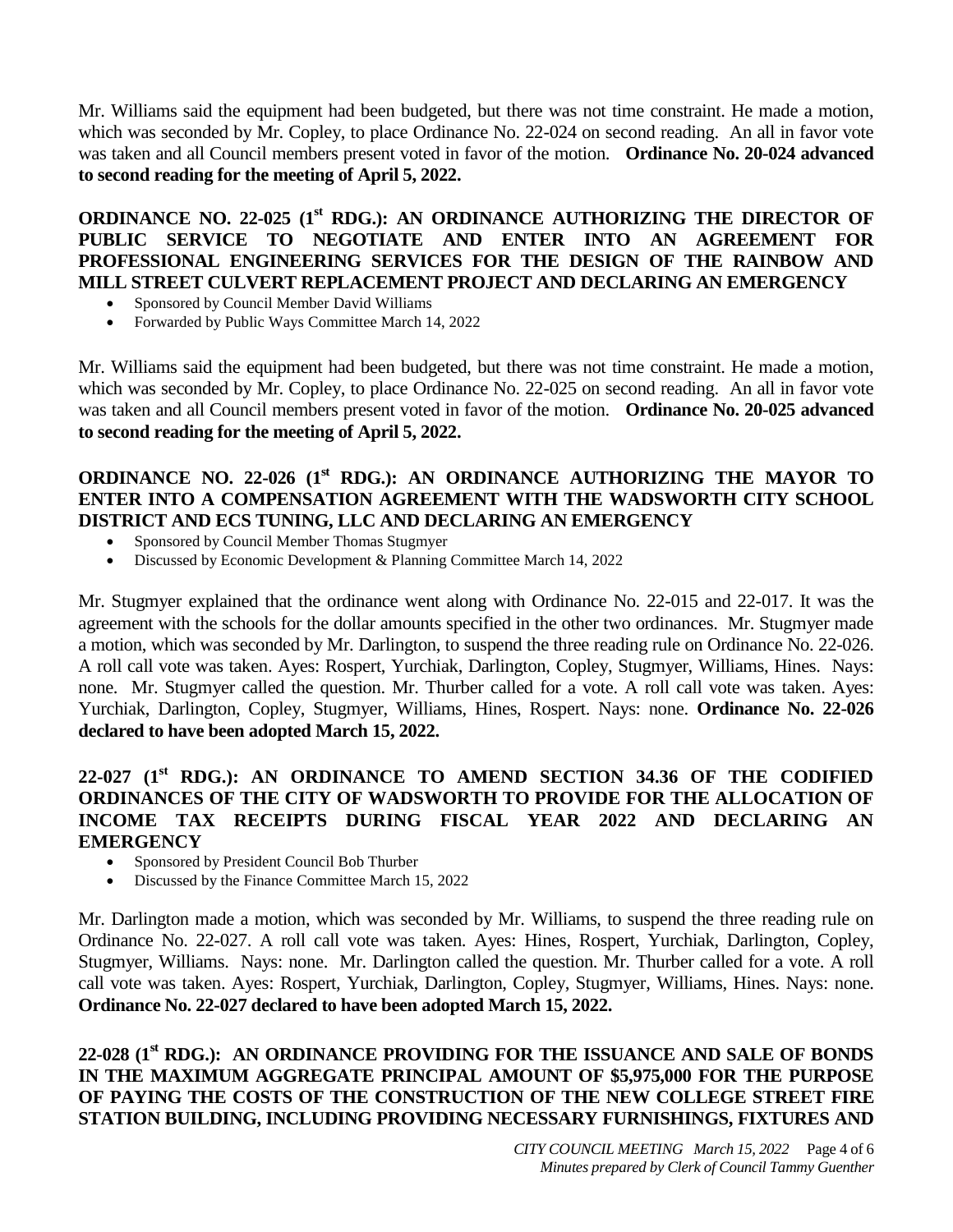#### **EQUIPMENT THEREFOR AND FIRE APPARATUS AND EQUIPMENT TO BE HOUSED THEREIN AND IMPROVING THE SITE THEREOF, AND THE COSTS OF ACQUISITION OF A FIRE TRUCK, EACH INCLUDING ALL NECESSARY APPURTENANCES THERETO, AND DECLARING AN EMERGENCY**

- Sponsored by President Council Bob Thurber
- Discussed by the Finance Committee March 15, 2022

Prior to reading the ordinance, the Clerk reported a fiscal officer's certificate from the City Auditor that corresponded to Ordinance No. 22-028.

Mr. Copley made a motion, which was seconded by Mr. Williams, to place Ordinance No. 22-028 on second reading. An all in favor vote was taken and all Council members present voted in favor of the motion. **Ordinance No. 20-028 advanced to second reading for the meeting of April 5, 2022.**

*The following legislation was read for the second time, having been previously read at different meetings on different days, and acted upon as follows:* 

**ORDINANCE NO. 22-014 (2<sup>nd</sup> RDG.): AN ORDINANCE LEVYING SPECIAL ASSESSMENTS FOR THE REPAIRING, REPLACEMENT, OR CONSTRUCTION OF CERTAIN SIDEWALKS** 

- Sponsored by Council Member David Williams
- Forwarded by Public Ways Committee February 14, 2022

Mr. Williams made a motion, which was seconded by Mr. Copley, to place Ordinance No. 22-014 on third reading. An all in favor vote was taken and all Council members voted in favor of the motion. **Ordinance No. 22-014 advanced to third reading for the Council meeting of April 5, 2022.**

*The following legislation was read for the third time, having been previously read at different meetings on different days, and acted upon as follows:* 

## **ORDINANCE NO. 22-015 (3<sup>rd</sup> RDG.): AN ORDINANCE AUTHORIZING THE MAYOR TO ENTER INTO A COMMUNITY REINVESTMENT AREA AGREEMENT WITH ECS TUNING, LLC** A**ND DECLARING AN EMERGENCY**

- Sponsored by Council Member Thomas Stugmyer
- Forwarded by the Economic Development & Planning Committee February 14, 2022

Mr. Stugmyer made a motion, which was seconded by Mr. Williams, to amend Ordinance No. 22-015 to add **VICTORY PARTNERS EQUITIES, LLC AND DJC RE SEV, LLC,** as parties to the CRA Agreement. An all in favor vote was taken and all Council members voted in favor of the motion. **Ordinance No. 22-015 was amended.** Mr. Stugmyer called the question on Amended Ordinance No. 22-015. Mr. Thurber called for a vote. A roll call vote was taken. Ayes: Darlington, Copley, Stugmyer, Williams, Hines, Rospert, Yurchiak. Nays: none. **Amended Ordinance No. 22-015 declared to have been adopted March 15, 2022.**

#### **ORDINANCE 22-017 (3<sup>rd</sup> RDG.): AN ORDINANCE APPROVING THE EXECUTION OF A JOB CREATION GRANT PROGRAM AGREEMENT WITH ECS TUNING LLC CONSISTENT WITH THE GUIDELINES ATTACHED TO ORDINANCE 20-095 AND DECLARING AN EMERGENCY**

- Sponsored by Council Member Thomas Stugmyer
- Discussed by the Economic Development & Planning Committee February 14, 2022

Mr. Stugmyer called the question on Ordinance No. 22-017. Mr. Thurber called for a vote. A roll call vote was taken. Ayes: Copley, Stugmyer, Williams, Hines,, Rospert, Yurchiak, Darlington. Nays: none. **Ordinance No. 22-017 declared to have been adopted March 15, 2022.**